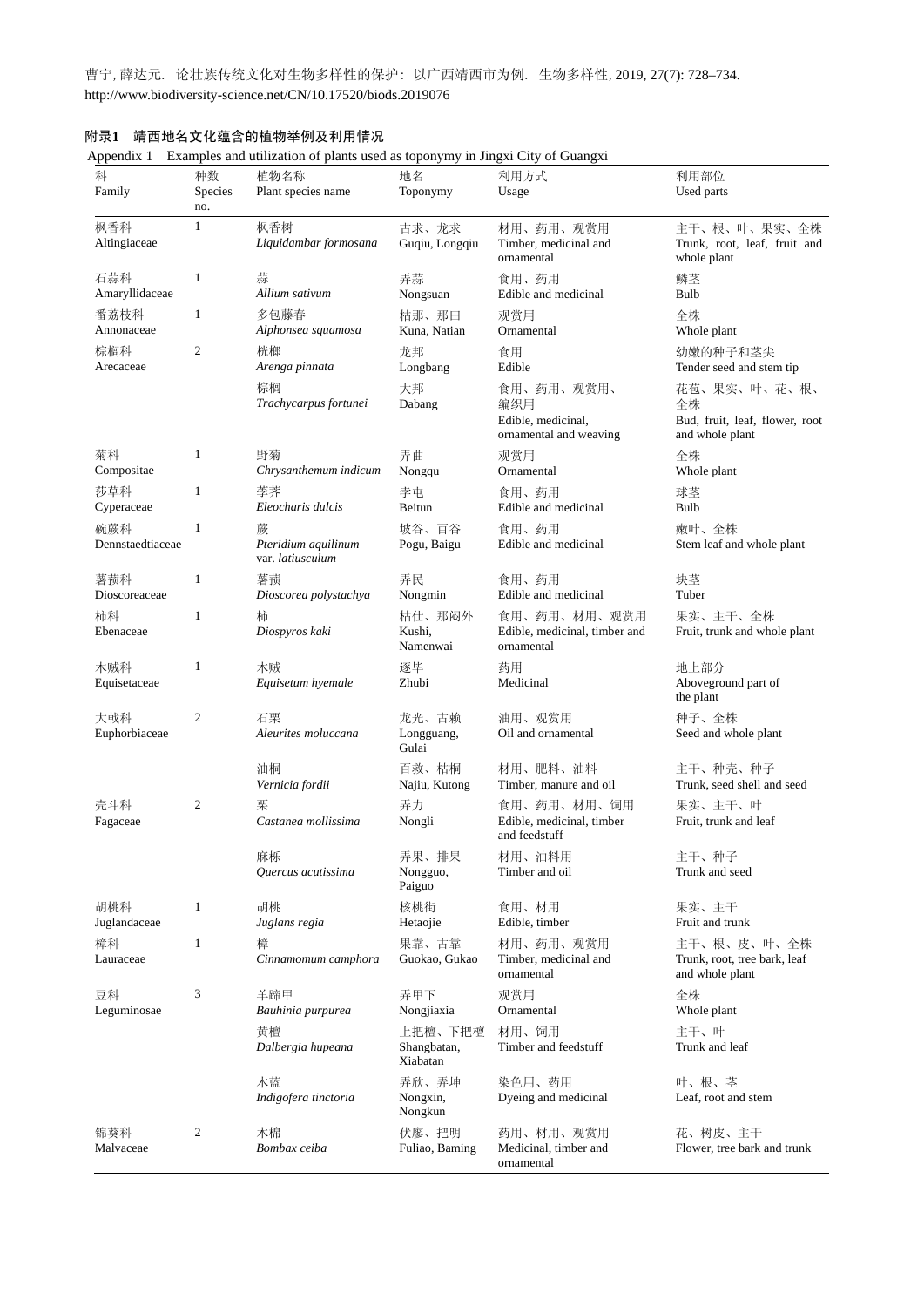| 科<br>Family            | 种数<br>Species<br>no. | 植物名称<br>Plant species name            | 地名<br>Toponymy                           | 利用方式<br>Usage                                                                     | 利用部位<br>Used parts                                              |
|------------------------|----------------------|---------------------------------------|------------------------------------------|-----------------------------------------------------------------------------------|-----------------------------------------------------------------|
|                        |                      | 蚬木<br>Burretiodendron hsienmu         | 大现、古现<br>Daxian, Guxian                  | 材用、装饰用<br>Timber and decoration                                                   | 主干<br>Trunk                                                     |
| 楝科<br>Meliaceae        | 1                    | 楝<br>Melia azedarach                  | 巴练、巴亮<br>Balian, Baliang                 | 材用、药用、油料用、<br>农药用<br>Timber, medicinal,<br>oil and pesticide                      | 主干、根、种子、叶<br>Trunk, root, seed and leaf                         |
| 桑科<br>Moraceae         | 5                    | 构树<br>Broussonetia papyrifera         | 巴沙<br>Basha                              | 药用、油用、造纸用、饲用<br>Medicinal, oil, paper making<br>and feedstuff                     | 全株、种子、树皮、叶<br>Whole plant, seed, tree bark<br>and leaf          |
|                        |                      | 高山榕<br>Ficus altissima                | 古隆、果隆<br>Gulong,<br>Guolong              | 观赏用<br>Ornamental                                                                 | 全株<br>Whole plant                                               |
|                        |                      | 榕树<br>Ficus microcarpa                | 金罡、巴芽<br>Jingang, Baya                   | 药用、观赏用<br>Medicinal and ornamental                                                | 树皮、叶、花、全株<br>Tree bark, leaf, flower and<br>whole plant         |
|                        |                      | 绿黄葛树<br>Ficus virens                  | 明新<br>Mingxin                            | 材用、观赏用<br>Timber and ornamental                                                   | 主干、全株<br>Trunk and whole plant                                  |
|                        |                      | 桑<br>Morus alba                       | 足满内、弄桑<br>Zumannei,<br>Nongsang          | 材用、药用、饲用、纺织用、<br>造纸<br>Timber, medicinal, feedstuff,<br>spinning and paper making | 主干、叶、树皮、根皮<br>Trunk, leaf, tree bark,<br>root bark              |
| 芭蕉科<br>Musaceae        | $\mathbf{1}$         | 野蕉<br>Musa balbisiana                 | 坡桂<br>Pogui                              | 饲用<br>Feedstuff                                                                   | 茎、幼梢<br>Stem and tender shoot                                   |
| 桃金娘科<br>Myrtaceae      | $\mathbf{1}$         | 桉树<br>Eucalyptus spp.                 | 枯桉<br>Ku'an                              | 材用<br>Timber                                                                      | 主干<br>Trunk                                                     |
| 泡桐科<br>Paulowniaceae   | $\mathbf{1}$         | 白花泡桐<br>Paulownia fortunei            | 古索<br>Gusuo                              | 材用、药用、绿化用<br>Timber, medicinal and<br>virescence                                  | 主干、叶、花、全株<br>Trunk, leaf, flower and<br>whole plant             |
| 叶下珠科<br>Phyllanthaceae | $\mathbf{1}$         | 重阳木<br>Bischofia polycarpa            | 叫逢、弄逢<br>Jiaofeng,<br>Nongfeng           | 材用、油用、观赏用<br>Timber, oil and ornamental                                           | 主干、种子、全株<br>Trunk, seed and whole plant                         |
| 松科<br>Pinaceae         | $\mathbf{1}$         | 马尾松<br>Pinus massoniana               | 果结<br>Guojie                             | 药用、材用、造林用<br>Medicinal, timber and<br>afforestation                               | 树脂、主干、全株<br>Tree oil, trunk and whole<br>plant                  |
| 禾本科<br>Poaceae         | 10                   | 簕竹<br>Bambusa blumeana                | 根标<br>Genbiao                            | 材用<br>Timber                                                                      | 主干<br>Trunk                                                     |
|                        |                      | 刺竹子<br>Chimonobambusa<br>pachystachys | 把标、谷落<br>Babiao, Guluo                   | 食用、造纸用<br>Edible and paper making                                                 | 笋、主干<br>Bamboo shoot and trunk                                  |
|                        |                      | 黄竹<br>Dendrocalamus<br>membranaceus   | 弄仰上、弄仰下<br>Nongyangshang,<br>Nongyangxia | 绿化用、材用、食用<br>Greening, timber and<br>edible                                       | 全株、主干、竹笋<br>Whole plant, trunk and<br>bamboo shoot              |
|                        |                      | 拟金茅<br>Eulaliopsis binata             | 弄古卒<br>Nongguzu                          | 编织用<br>Weaving                                                                    | 茎秆、叶<br>Stem and stalk, leaf                                    |
|                        |                      | 丝茅<br>Imperata cylindrica             | 弄荷、布荷<br>Nonghe, Buhe                    | 饲用、药用<br>Feedstuff and medicinal                                                  | 茎叶、秆<br>Stem and leaf, stalk                                    |
|                        |                      | 芒<br>Miscanthus sinensis              | 那武<br>Nawu                               | 饲用、药用、造纸用<br>Feedstuff, medicinal and<br>paper making                             | 茎叶、花、秆<br>Stem and leaf, flower, stalk                          |
|                        |                      | 芦苇<br>Phragmites australis            | 枯荷、弄部<br>Kuhe, Nongbu                    | 饲用、药用、观赏用、编织<br>Feedstuff, medicinal,<br>ornamental and weaving                   | 茎叶、根状茎、全株、秆<br>Stem and leaf, rhizome,<br>whole plant and stalk |
|                        |                      | 毛竹<br>Phyllostachys edulis            | 古南<br>Gunan                              | 食用、材用、编织用<br>Edible, timber and weaving                                           | 笋、主干、全株<br>Bamboo shoot, trunk and<br>whole plant               |
|                        |                      | 金竹<br>Phyllostachys sulphurea         | 德立<br>Deli                               | 食用、材用、工艺用<br>Edible, timber and craftwork                                         | 竹笋、主干、全株<br>Bamboo shoot, trunk and<br>whole plant              |

曹宁,薛达元. 论壮族传统文化对生物多样性的保护: 以广西靖西市为例. 生物多样性,2019, 27(7): 728–734. http://www.biodiversity-science.net/CN/10.17520/biods.2019076